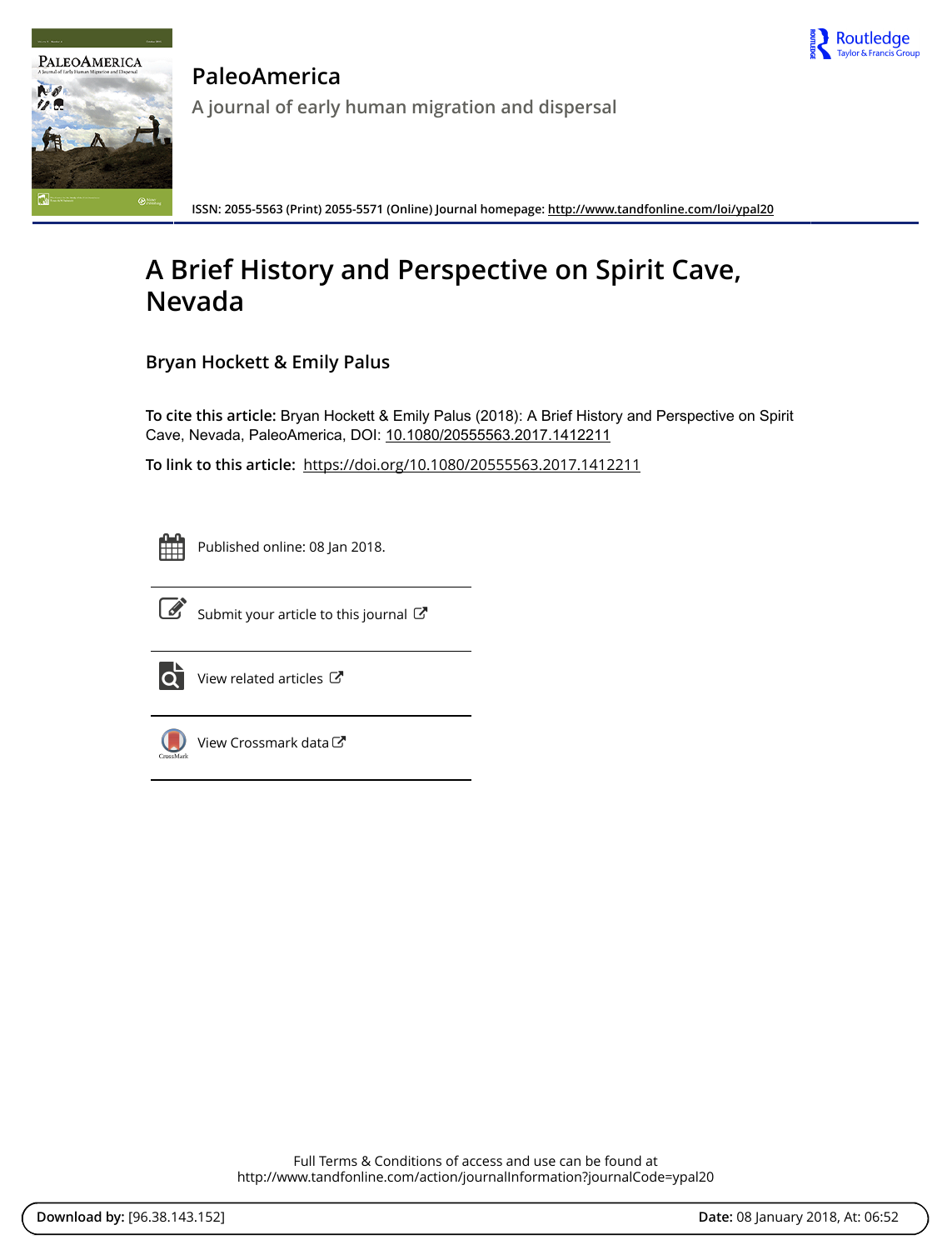#### <span id="page-1-0"></span>PERSPECTIVE

# A Brief History and Perspective on Spirit Cave, Nevada

# Bryan Hockett <sup>a</sup> and Emily Palus <sup>b</sup>

<sup>a</sup>Bureau of Land Management, Nevada State Office, Reno, NV, USA; <sup>b</sup>Bureau of Land Management, Washington, DC, USA

#### ABSTRACT

In 1940, Sydney and Georgia Wheeler recovered a remarkable assemblage of human remains and associated funerary objects in a small alcove they named Spirit Cave. Located in western Nevada, the significance of Spirit Cave's human burials would not become known until the 1990s when the Nevada State Museum dated the remains to ca. 10,500 calendar years BP. The 1990s also marked the passage of the Native American Graves Protection and Repatriation Act, as well as the discovery of the ancient Kennewick Man skeleton. Both Spirit Cave and Kennewick sparked lawsuits and bitter debate among the scientific community, tribal communities, and various branches of the federal government over who should own and control what happens to these ancient remains. This perspective provides a synopsis of the history of the Spirit Cave case, and provides insight into the primary factor that ultimately led to its resolution: DNA.

August 11, 1940 – Since coming to camp, when going to the Fish Cave, we had noticed a slit in the hill about a mile east of the road […]. It proved to be a shelter from which a short passage led to a small room to the north […]. GNW [Georgia N. Wheeler] put down a small test pit near the rear wall […]. At a depth of 1.0 foot, she uncovered a fragment of a finely woven (twined) mat of tule or cat-tail. This contained BURIAL #1 […]. Under BURIAL #1, at a depth of 2.3 feet, she uncovered BURIAL #2 […]. This ended the first day's work at SPIRIT CAVE. (Wheeler [1940,](#page-7-0) 15)

August 13, 1940 – Spent most of the day working on BURIAL #2 from Spirit Cave […]. Upper portion of body is partially mummified. Leather mocassins [sic] on the feet. Scalp and some hair on the head. The hair was black when uncovered but rapidly changed to reddish on exposure to the light and air. Body was laid on a fur blanket. Finely woven twined mat of tule or cat-tail was wrapped around upper portion and stitched to form a bag over the head. A second similar mat was wrapped around the lower portion. The mats overlapped. An open twined mat was placed over the whole bundle and the lower corners tied together under the feet. (Wheeler [1940,](#page-7-0) 16)

In a small alcove along a rocky outcropping in the sage steppe of the Great Basin Desert, the saga of the oldest partially mummified skeleton ever found in the western hemisphere began. In 1940, Georgia and Sydney Wheeler discovered the remains during salvage excavations for the Nevada State Parks Commission, while surveying areas for sites in Churchill County that were being damaged by looting and lost due to guano mining. Shortly after excavation, the "Spirit Cave Mummy,"

known by S. M. Wheeler as "Burial #2," was displayed at the Nevada State Fair in Fallon for the summer, and was then moved to Carson City and curated at the Nevada State Museum for more than 50 years before its scientific importance became known. At the time, both S. M. Wheeler and M. R. Harrington (then curator at the Southwest Museum) agreed that Burial #2 was approximately 1500–2000 years old (Wheeler [1943](#page-7-0), 3; Wheeler and Wheeler [1969](#page-7-0), 74). Between 1994 and 1996, the late Donald Tuohy (then Curator of Anthropology at the Nevada State Museum) and Amy Dansie (retired anthropologist, Nevada State Museum) submitted textile and hair samples from Spirit Cave for radiocarbon dating. The results were rather stunning: the burials and textiles that the Wheelers recovered less than a meter below the surface of Spirit Cave were approximately 10,500 calendar years old (ca. 9350 $^{14}$ C yr BP) (Dansie [1997\)](#page-6-0).

The decade of the 1990s also began with the passage of the Native American Graves Protection and Repatriation Act, or NAGPRA, on 16 November 1990 (25 U.S.C. 3003 et seq.). The statute and implementing regulations require federal agencies and museums that receive federal funding to review their collections for Native American human remains, funerary objects, sacred objects, and objects of cultural patrimony (cultural items), consult with Indian tribes, and determine based on available evidence if the remains and/or cultural items can be attributed by name to a lineal descendant or "culturally affiliated" with an Indian tribe. For prehistoric Native

**KEYWORDS** 

Spirit Cave; NAGPRA; Kennewick Man; ancient DNA

Downloaded by [96.38.143.152] at 06:52 08 January 2018

Downloaded by [96.38.143.152] at 06:52 08 January 2018





Check for updates

<sup>© 2018</sup> Center for the Study of the First Americans CONTACT Bryan Hockett a [paleohawk@gmail.com](mailto:paleohawk@gmail.com)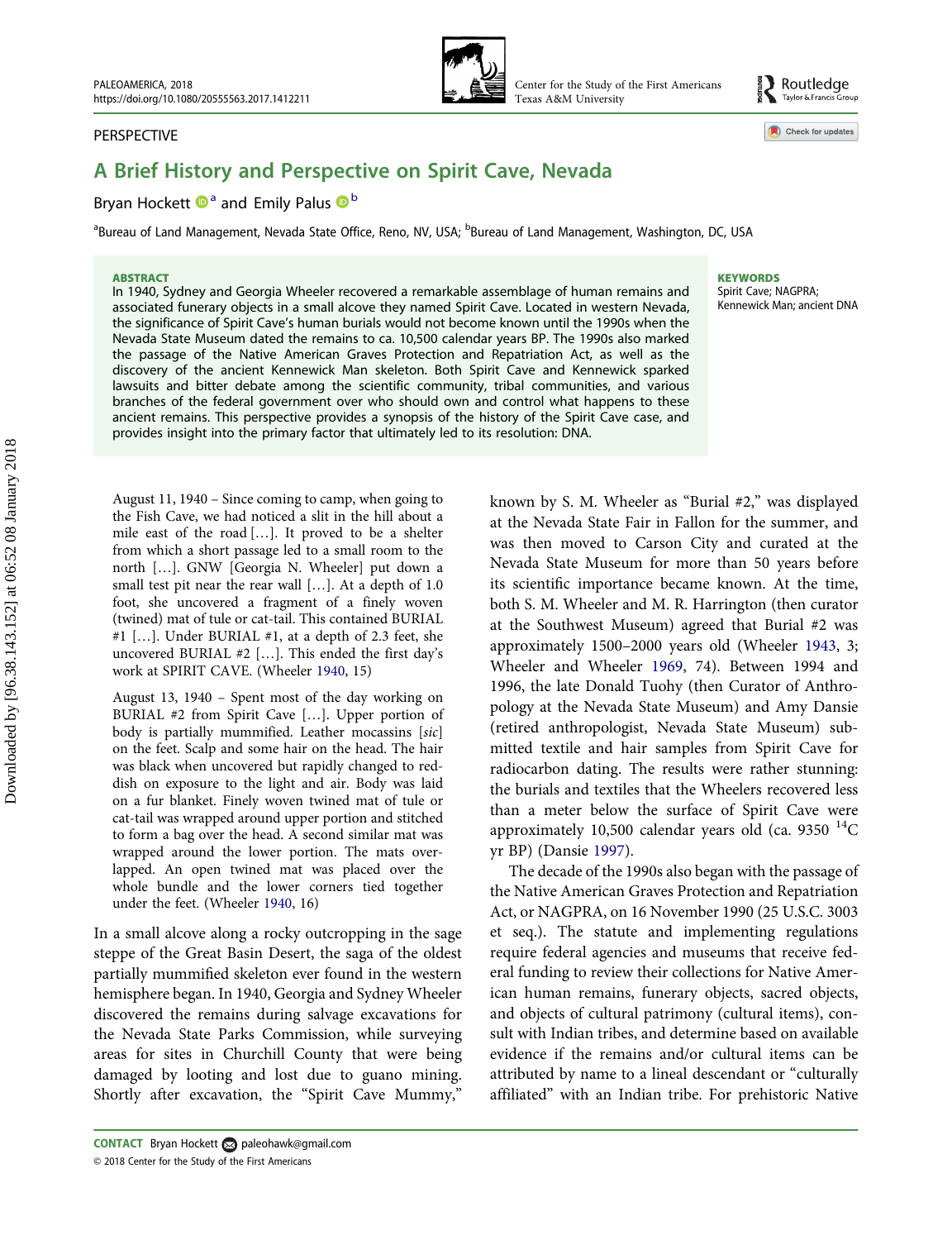<span id="page-2-0"></span>American human remains, a known lineal descendant is not possible. But, if the human remains and cultural items were determined to be culturally affiliated with an Indian tribe, then the federal agency or museum that owned them was required to repatriate them to the appropriate tribe (25 U.S.C. 3005; 43 CFR 10.10) under Section 7 of the NAGPRA.

Throughout the 1990s, the Nevada State Museum assessed the status of all the human remains and associated funerary objects in its collections, including those from Spirit Cave. Spirit Cave is located on federal lands managed by the U.S. Department of the Interior, Bureau of Land Management (BLM). The BLM Nevada State Director is the official who ultimately decides the fate of human remains and objects subject to NAGPRA that were removed from BLM public lands in Nevada prior to 16 November 1990. This decision is based on an evaluation of the available evidence, as prescribed in the NAGPRA regulations. The Nevada State Museum provided the BLM, Nevada State Office (BLM Nevada) with its recommendations on the cultural affiliation of dozens of individual human remains and funerary objects between 1997 and 1998. Those that were determined to be culturally affiliated were repatriated to various tribes, mainly Northern Paiute tribes who currently reside in western Nevada where most of these human remains and objects were recovered in the early to middle twentieth century. Those that were determined to be culturally unidentifiable (no lineal descendant or culturally affiliated Indian tribe could be identified) remained in the museum, as NAGPRA had no requirement to either repatriate or transfer ownership under these circumstances until 2010 when regulations were issued that provide options for disposition of culturally unidentifiable human remains in 43 CFR 10.11.

In 1996, given Spirit Cave's great antiquity and scientific importance, as well as to assist in making its recommendation to BLM Nevada concerning cultural affiliation for NAGPRA, the Nevada State Museum requested that BLM Nevada authorize DNA analysis on the Burial #2 skeleton. BLM Nevada consulted with local Indian tribes, who were unanimous in their opposition to DNA studies. The Fallon Paiute-Shoshone Tribe (FPST), headquartered in Fallon, Nevada near Spirit Cave, claimed affiliation with the Spirit Cave human remains and requested immediate repatriation.

The Kennewick Man skeleton was also found in 1996 (Chatters [2000a](#page-6-0)). However, the fates of Kennewick and Spirit would ultimately take very different pathways over the next two decades. By 1997, a series of papers on the scientific investigation of the Spirit Cave Burial #2 skeleton (minus DNA) was published by the Nevada Historical Society Quarterly (e.g. Edgar [1997](#page-6-0); Eiselt [1997](#page-6-0);

Napton [1997;](#page-7-0) Tuohy and Dansie [1997\)](#page-7-0). These studies determined that the Burial #2 individual was a male between the ages of 40 and 50 years at the time of death. He showed few signs of osteoarthritis in the joints of his appendages, but he was born with an extra thoracic vertebra, giving him 13 instead of the typical 12. This individual suffered a fracture to the frontal bone of his skull, which had completely healed before he died. Three badly abscessed teeth likely led to his death. Coprolites were preserved in the individual's intestines, and they revealed that his final meals consisted of two species of fish and bulrush (Scirpus) seeds, consistent with the marsh-side location of Spirit Cave.

By 1999, a facial reconstruction of Spirit Cave's Burial #2 cranium made the cover of Newsweek magazine (Begley and Murr [1999\)](#page-6-0). Kennewick Man, too, had an early facial reconstruction (Chatters [2000b](#page-6-0)). That effort fostered speculation about the possible European origin of Kennewick Man, which quickly fueled a media frenzy following publication by the New York Post of a sideby-side comparison of a photo of the Star Trek actor Patrick Stewart and the facial reconstruction of Kennewick Man (e.g. Thomas [2001](#page-7-0), xxv). Spirit's facial reconstruction, too, appeared un-Native American like, fueling further speculation that both Kennewick and Spirit were not Native Americans. This also led to the argument that NAGPRA did not apply to ancient human remains. For an interesting glimpse of the changing face of Kennewick Man over the past two decades, compare Chatters [\(2000b\)](#page-6-0) to the cover of Time magazine [\(2006](#page-7-0)), and most recently to Preston ([2014\)](#page-7-0) in Smithsonian magazine.

Richard Jantz and Douglas Owsley studied the cranium of Spirit Cave Burial #2 shortly after its age became known, and published their preliminary findings as early as 1997 (Jantz and Owsley [1997](#page-6-0)). Jantz and Owsley [\(1997](#page-6-0)), relying on morphometric analysis of the cranium stated:

The cranial measurements can be used to assess group identification and trace ancestral/descendent relationships through morphometric comparisons using multivariate, biological distance statistics. Craniofacial morphology is strongly determined by the genetic makeup of the individual, and groups that are closely related through common ancestry share similar features and dimensions. (p. 62)

It is not the purpose of this paper to debate the validity of these statements. In the case of Spirit Cave, the primary questions as they relate to the use of morphometric data in the application of NAGPRA and federal agencies determining matters of Native American status and cultural affiliation under that law are these: Is evidence from DNA a better indicator of Native American status under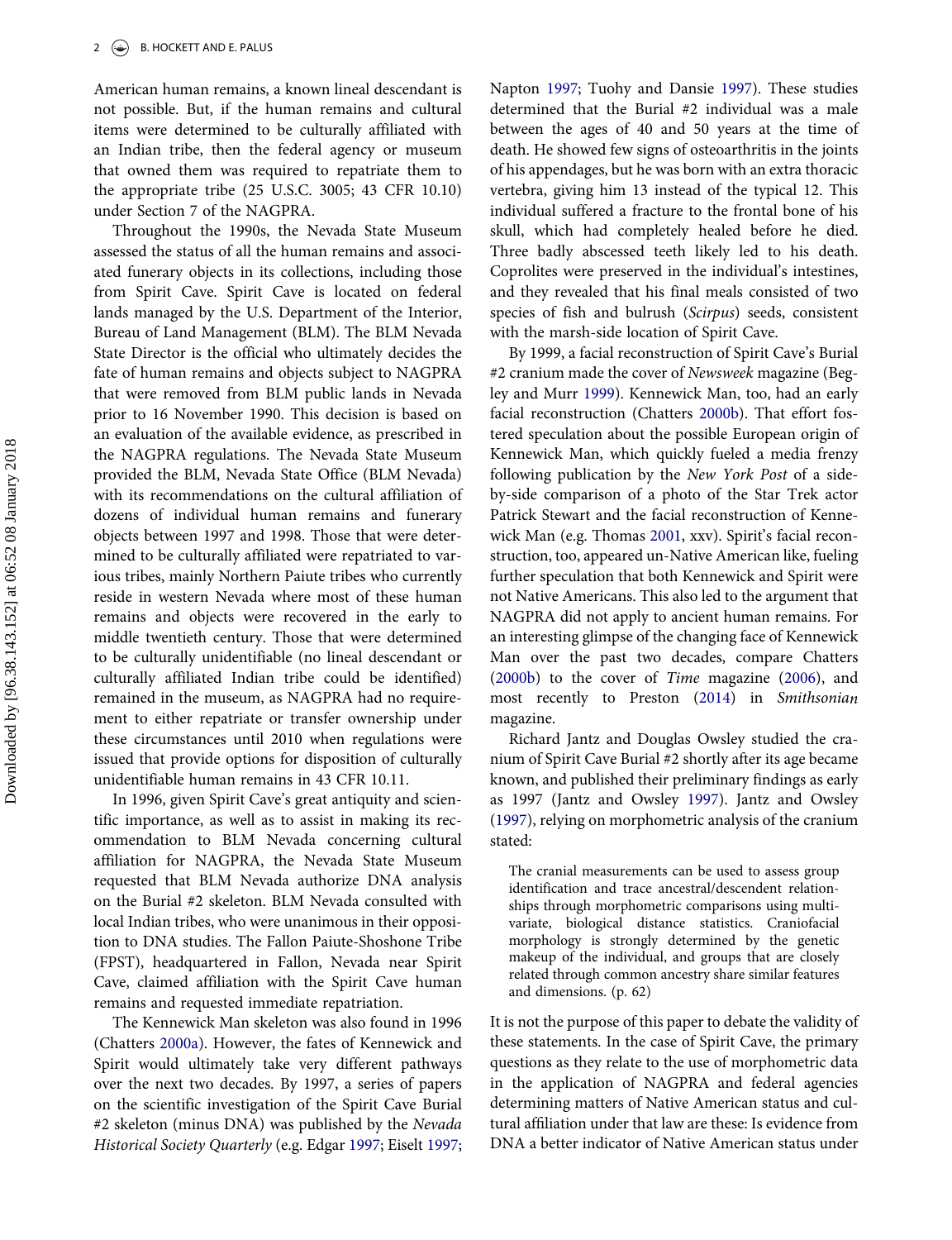<span id="page-3-0"></span>NAGPRA than morphometric analysis? Alternatively, are the two data sets of equal value for defining the meaning of "Native American" under NAGPRA? Importantly, these questions are not necessarily synonymous with asking: "Are DNA and morphometrics equally valid for determining groups that share common ancestry?"

As we discuss in further detail below, morphometric analysis suggested that both Spirit Cave and Kennewick Man shared a common ancestry with populations in Asia, and hence both individuals possessed a number of these shared morphometric traits at the time of their deaths. Some of these shared traits are no longer expressed in modern Native Americans. Hence, early Native Americans and their ancestral populations in Asia share specific morphometric traits not seen in modern Native American populations. However, independent DNA analysis indicates that Spirit Cave and Kennewick Man are genetically Native American in that they share genetic traits with modern Native Americans that are not shared by their morphometric brethren located in the Old World. Put another way, morphometric analysis may be a valid method for investigating human populations that once shared a common ancestry but are now isolated from one another due to migration or other factors. But the simple fact that the two populations once shared common ancestry thousands of years ago does not mean that the migrating group should be considered singularly related to that ancestral group over the human populations they would give rise to in their new homeland.

In the application of NAGPRA, asking which types of data are most important to the determination of Native American status is of paramount importance because if a set of human remains does not meet the definition of "Native American" under NAGPRA, then NAGPRA simply does not apply to them – period. NAGPRA required that the BLM Nevada State Director make two primary determinations: (1) Do the Spirit Cave human remains meet the definition of Native American under the law? and (2) If so, then are the remains culturally affiliated with a modern Indian tribe or culturally unidentifiable? Federal agencies cannot get to the second question without first affirming that the remains meet the definition of Native American under NAGPRA. However, the statutory and regulatory direction in NAG-PRA focuses more on an evaluation of evidence to determine cultural affiliation. The authority is rather quiet on thresholds to determine if remains are Native American.

Jantz and Owsley [\(1997](#page-6-0), 79–81) published interpretations of Burial #2 from Spirit Cave concerning ancestral–descendent relationships based on morphometrics that echo some of the primary arguments used against the federal government in the Kennewick Man court case (see also Owsley and Jantz [2014](#page-7-0)). These include: (1) the skulls "[…] fall outside of the range of variation of any modern population represented by currently available samples" (Jantz and Owsley [1997,](#page-6-0) 79); and (2) "In the general analysis, the vault profile, facial forwardness and prognathism components dominate, resulting in Norse and Ainu as the two populations to which Spirit Cave is most similar" (Jantz and Owsley [1997,](#page-6-0) 81).

The National Park Service provided a definition of Native American as any human remains dating prior to 1492 during the Kennewick Man court case proceedings (Stapp [2008,](#page-7-0) 51). However, the deep age of the Kennewick skeleton and interpretations based on morphometrics described above were enough for Magistrate John Jelderks to conclude in 2002 that the federal government had not demonstrated that the Kennewick skeleton met the definition of Native American under NAGPRA. As a result, NAGPRA did not apply to its management (e.g. Stapp [2008\)](#page-7-0). At that moment, the management of the Kennewick skeleton ceased to be under the purview of NAGPRA, and the federal government would instead manage the skeleton as any other archaeological resource curated in a museum meeting federal curation standards (36 CFR 79).

Although the Spirit Cave and Kennewick Man cases were similar with respect to how physical anthropologists interpreted their ancestral–descendent relationships through morphometric analysis, Spirit Cave took a very different pathway through the court system, and, ultimately, resolution of the case. The federal government concluded that Kennewick Man was Native American and intended to transfer custody of the skeleton to the Umatilla tribe; a group of scientists sued the federal government, and, as noted above, prevailed in court, convincing the court that Kennewick did not meet the definition of Native American under NAGPRA. The remains were maintained as a federal collection, available for research and subject to many studies for the next 13 years.

No DNA evidence was available during the Kennewick Man court case. However, 13 years later DNA analysis revealed Kennewick's genetic Native American status (Rasmussen et al. [2015](#page-7-0)). DNA analysis of Kennewick Man ultimately led to resolution of this case. Publication of the results of DNA analysis (Rasmussen et al. [2015](#page-7-0)) was followed by congressional passage of sponsored legislation (S. 1979 and H.R. 4131) included in the Water Infrastructure Improvements Act for the Nation (Public Law 144–322) signed by President Obama on 16 December 2016. Section 1122 of the Act directed the Army Corps of Engineers to transfer control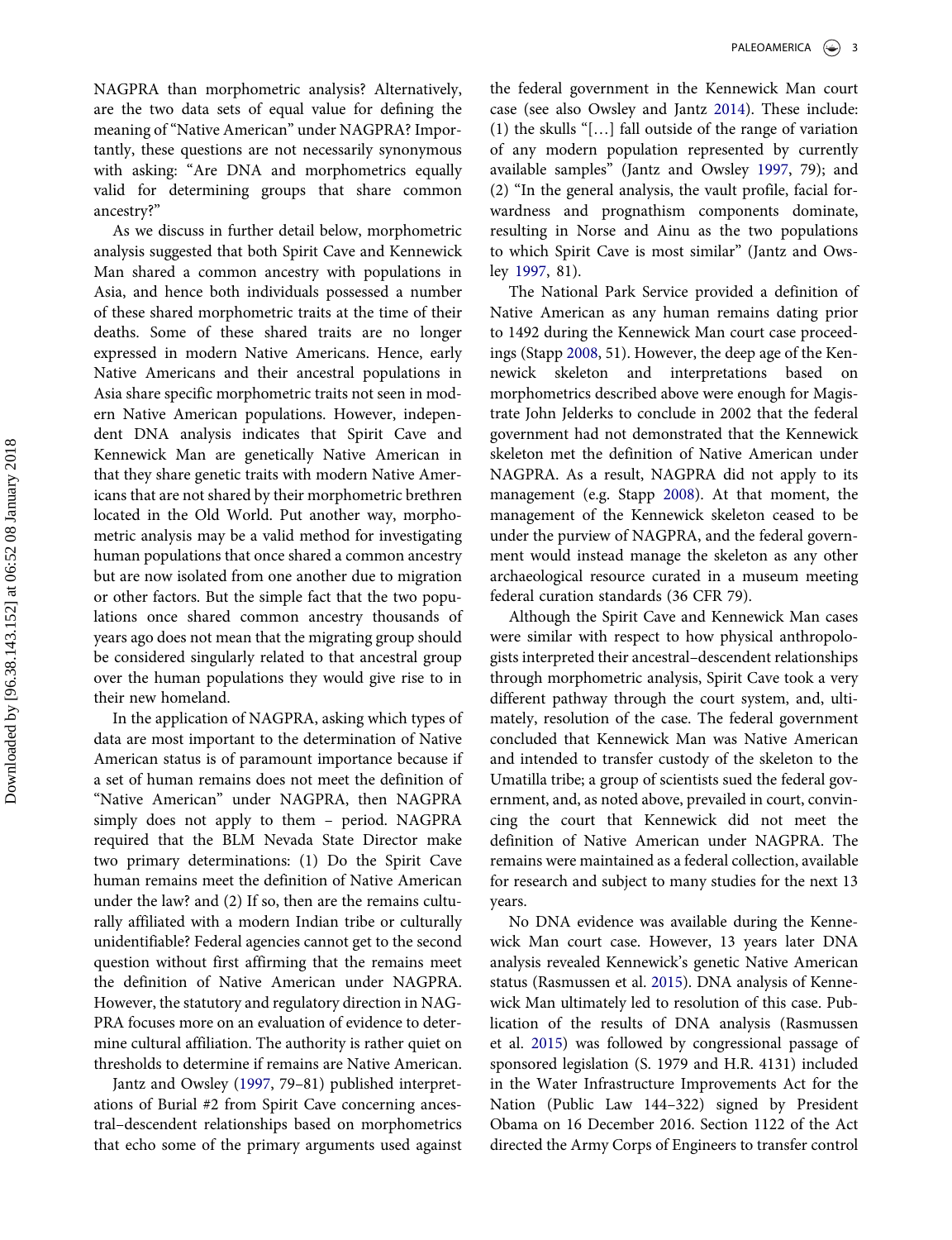<span id="page-4-0"></span>of the skeleton to the Washington State Department of Archaeology and Historic Preservation, who would then transfer the skeleton to the original claimant tribes. On 17 February 2017, the Kennewick skeleton was returned to the Confederated Tribes of the Colville Reservation, the Confederated Tribes and Bands of the Yakama Nation, the Nez Perce Tribe, the Confederated Tribes of the Umatilla Indian Reservation, and the Wanapum Band of Priest Rapids. Kennewick Man was never resolved through the NAGPRA process.

BLM Nevada also concluded that Burial #2 from Spirit Cave was Native American in 2000 – but culturally unidentifiable (Barker, Ellis, and Damadio [2000](#page-6-0)), and therefore was not required to transfer the remains to a tribe. However, the FPST claimed affiliation and sued the federal government. Why did the FPST sue BLM and why did scientists not sue the BLM over the Spirit Cave case? Because prior to 2010, there was no direction in NAGPRA that addressed disposition of culturally unidentifiable human remains. In other words, if BLM Nevada determined that the Spirit Cave human remains were culturally unidentifiable, even if the skeleton was determined to be Native American, then there was no requirement to transfer ownership. With that knowledge, there was no reason for a group of scientists to sue the BLM as had been done in the Kennewick case because the BLM decided that Spirit would remain curated in a museum.

The FPST disputed BLM's determinations. The tribe first took their dispute to the NAGPRA Review Committee in 2001. By a 6-1 vote, the NAGPRA Review Committee "determined that BLM had failed to fairly and objectively consider all the available and relevant information" (National Park Service [2001](#page-7-0)) and that Spirit Cave Burial #2 should be determined affiliated with the Northern Paiute. The FPST sought another determination from BLM Nevada based on the Review Committee's findings, but BLM Nevada did not change its decision. The tribe sought a reversal of BLM Nevada's decision from the Secretary of the Interior and the BLM Director in Washington, DC. BLM did not change its decision. In 2004, FPST sued the BLM in Federal court.

On 21 September 2006, the Court, ruling for the FPST on cross motions for summary judgment, found that BLM's determination was "arbitrary and capricious," insofar as the BLM did not consider new materials presented by the FPST to the NAGPRA Review Committee or consider the recommended findings of the Committee itself. The Court did not find that BLM's initial determination was wrong or suggest that BLM make a determination of "affiliated" with a tribe. The Court simply ruled that BLM must adequately weigh all evidence available,

and justify why one theory or set of evidence should be chosen over another.

The BLM then spent the next two years contracting with several scientists to provide "fresh reviews" and perspectives of the evidence for or against cultural affiliation (Goodman and Martin [2009;](#page-6-0) McDonald [2009](#page-6-0); Simms [2009\)](#page-7-0), and an additional six years internally discussing a path forward to resolution. There were several paths: Native American or not; culturally affiliated with the FPST or culturally unidentifiable; if culturally unidentifiable, offer to transfer to FPST under the new Section (10.11) added to NAGPRA in 2010. No clear path forward materialized that did not have a high risk of another lawsuit, by either a tribe or scientists. It was as if the case had been tacked to a wheel that was perpetually in motion, spinning but never moving.

BLM Nevada re-engaged the FPST directly in 2013. Importantly, new DNA evidence on late Pleistocene human skeletons rapidly emerged in 2014 and 2015 (Chatters et al. [2014](#page-6-0); Raghavan et al. [2013,](#page-7-0) [2015](#page-7-0); Rasmussen et al. [2014](#page-7-0), [2015](#page-7-0)), and together with earlier DNA evidence (e.g. Kemp et al. [2007](#page-6-0)) a clearer picture developed that suggested all of these early skeletons could be considered genetically Native American. This appeared to contrast with the interpretations based on cranial morphometrics used in the Kennewick court case. How is this possible? BLM Nevada became convinced that the earliest Native Americans had developed specific DNA signatures that linked all known late Pleistocene-aged skeletons with modern Native Americans, and that these subtle changes had occurred prior to significant changes in cranial features from their parent population(s) in Asia. As a result, BLM Nevada concluded that on the matter of the definition of "Native American" under NAGPRA, evidence from DNA trumped evidence from morphometrics. Here, then, was the answer the BLM was seeking. The only piece of evidence not at its disposal was DNA. DNA seemed to be the missing puzzle piece to the question: "Was the Spirit Cave Burial #2 skeleton a Native American under NAGPRA?"

BLM intended to reach out to Eske Willerslev with the University of Copenhagen to gauge his interest in completing the DNA analysis, and serendipitously Willerslev sent an email to BLM Nevada in late 2014 expressing an interest in completing DNA analysis on Spirit Cave's Burial #2. BLM Nevada informed the FPST in early 2015 of its intention to authorize DNA analysis on the Spirit Cave human remains to resolve the case. The FPST threatened to sue BLM over the DNA testing.

Willerslev travelled to Fallon, Nevada, and met with the FPST without the BLM in attendance. BLM was not required to seek the tribe's "approval" prior to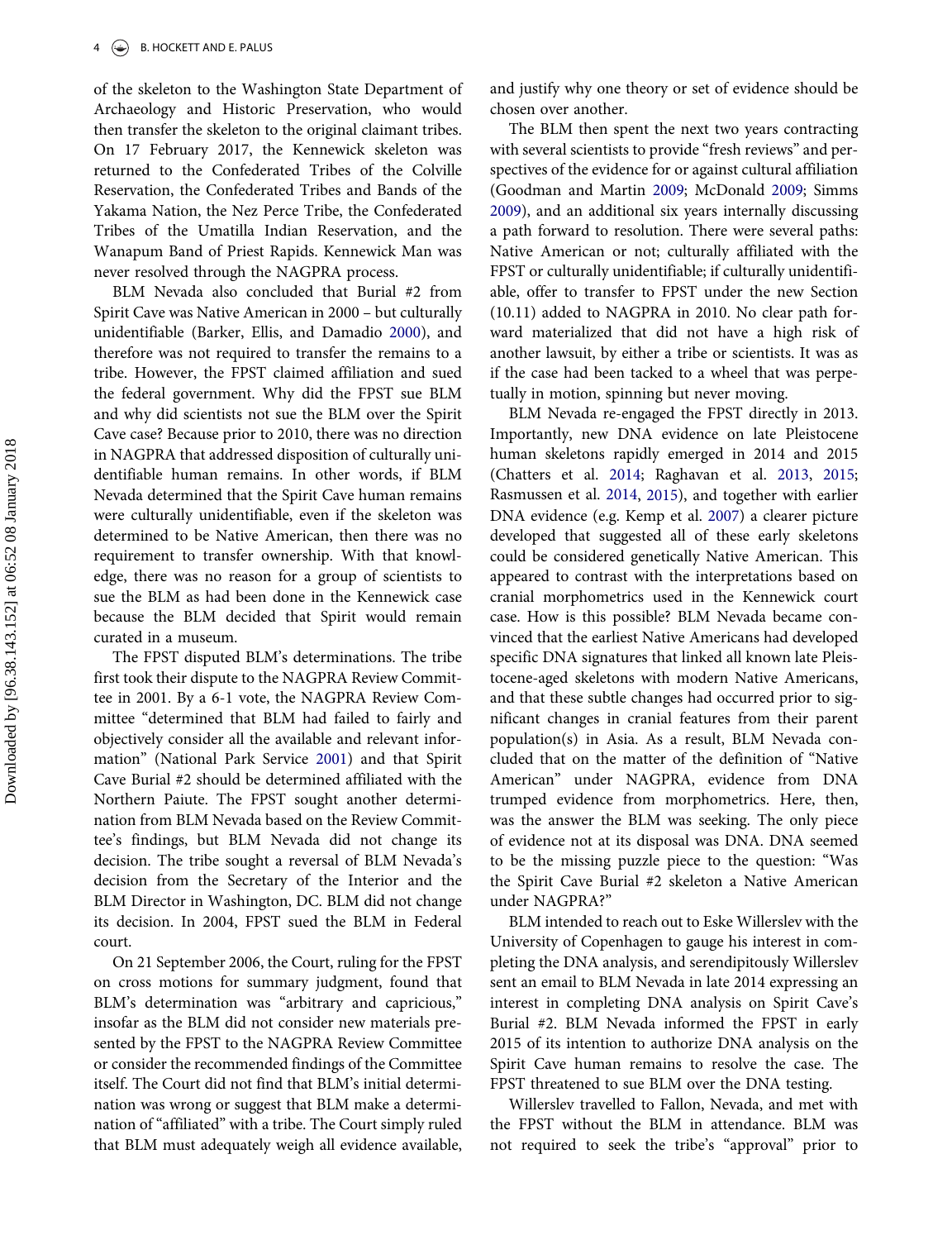<span id="page-5-0"></span>authorizing the analysis. If Willerslev did not agree to the DNA testing, BLM Nevada was prepared to reach out to other geneticists. This latter possibility, however, became unnecessary because the FPST were impressed with Willerslev's sincerity and empathy with the issues, which helped lead to the signing of a "Terms of Agreement" between the BLM and FPST. The terms essentially stated that the FPST were against DNA testing but they agreed not to file suit if BLM Nevada agreed to resolve the case expeditiously following the initial DNA results. This was negotiated compromise, and it finally stopped the perpetual spinning wheel, at least temporarily.

In September 2015, BLM Nevada also signed a Memorandum of Understanding (MOU) with Willerslev to complete the DNA analysis. Among other items, the MOU agreed that Willerslev was free to publish the results of the DNA analysis at a time and place of his own choosing, and that the BLM was free to use the initial results to resolve the case. The initial results would become part of the official federal government administrative record, and, as such, was available to public inspection if so requested under the Freedom of Information Act (FOIA).

BLM received Willerslev's preliminary findings in January 2016. On the matter of Native American status, his DNA results "[…] suggest that Spirit Cave remains are effectively more closely related to Native Americans than they are to any other population in the Old World" (Willerslev [2016\)](#page-7-0). Willerslev's preliminary results, however, did not shed light on the matter of cultural affiliation.

With the DNA evidence in hand, BLM Nevada resolved to move quickly to publish final determinations in the Federal Register, as required by NAGPRA, for a 30-day appeal. Any member of the public, organization, or tribe would have the right of appeal of the BLM's determinations during the appeal period. Taking into consideration all the available evidence including the NAGPRA Review Committee's recommendations, BLM Nevada determined that the Spirit Cave human remains and associated funerary objects were Native American, thus NAGPRA applied to them, that the remains were culturally unidentifiable (affirming the initial determination in 2000), and that the BLM would transfer control to the FPST under the NAGPRA regulations, 43 CFR 10.11, governing disposition of culturally unidentifiable human remains.

The case, however, was placed back on the spinning wheel of non-resolution before the Federal Register Notice of Inventory Completion was published. BLM Nevada's draft determinations would undergo further review by the solicitors appointed in the Secretary of Interior's Office in Washington, DC. For the next eight

months, BLM Nevada discussed with Interior's solicitors the rationale behind affirming BLM's initial determination of culturally unidentifiable in 2000. As mentioned above, the FPST desired the BLM to determine the remains were "affiliated"; this caught the attention of Interior's solicitors who repeatedly questioned why BLM Nevada could not reach this determination on behalf of the tribe's request. Space here does not allow for a disclosure of how BLM Nevada weighed all the evidence, but this analysis and determinations are memorialized in a 31-page Memorandum that is part of the Spirit Cave administrative record (Ruhs [2016](#page-7-0)).

The BLM Nevada State Director, however, remained the authorized officer ultimately responsible for the Spirit Cave NAGPRA determinations. In October 2016, BLM Nevada proceeded with its final determinations of "Native American" and "culturally unidentifiable" by publishing a Notice of Inventory Completion in the Federal Register on 18 October 2016. BLM received two inquiries during the appeal period. Both inquiries requested the preliminary DNA results. As mentioned above, under FOIA, the public had a legal right to this document, and thus the document was provided. After 20 years of consulting, discussing, debating, and answering to courts, BLM needed to be transparent in its determinations.

BLM Nevada waited for 30 days. No appeal was submitted. No lawsuit was filed. The DNA evidence supporting Native American was convincing, so there was limited risk of plaintiffs representing scientific interests filing suit. The tribe had been consulted on the BLM's methodology and decision-making process, and was aware of the BLM's intent to transfer control, reducing the likelihood of the tribe initiating a new lawsuit.

DNA analysis should not be necessary for determining "Native American" in all cases; however, in the contested environment over ancient remains, DNA analysis has proved to be extremely valuable in determining when NAGPRA applies to human remains. To the question of whether evidence from DNA is a better indicator of Native American status under NAGPRA than morphometric analysis, the resolution of Spirit Cave and that of Kennewick Man indicate that, yes, DNA analysis is more informative. Continuing DNA research on ancient skeletal remains in North America corroborates this interpretation (Lindo et al. [2017\)](#page-6-0).

On the 31st day, following publication of the Notice of Inventory Completion in the Federal Register, and the 30-day appeal period concluded, on 18 November 2016, the BLM Nevada State Director and the Chairman of the FPST signed the transfer of control document, transferring official ownership of the Spirit Cave human remains and associated funerary objects to the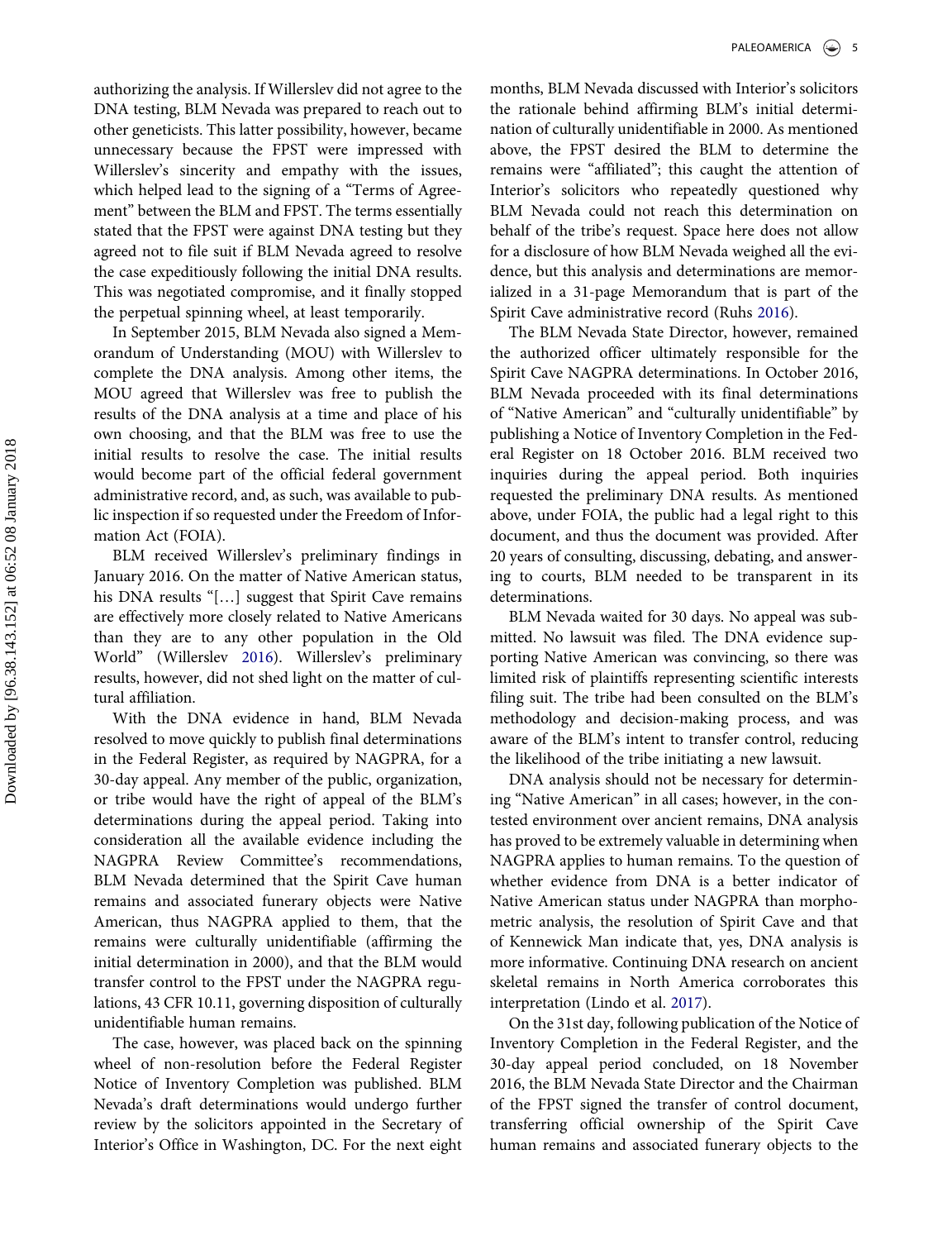<span id="page-6-0"></span>FPST. Several days later, the FPST picked up the human remains and funerary objects and returned with them to their tribal headquarters in Fallon, Nevada. Thus, the two-decade long case of Spirit Cave was resolved through the NAGPRA process. BLM Nevada intends to permanently preserve the Spirit Cave administrative record in the National Archives.

#### Acknowledgements

Space does not permit the acknowledgement of all those individuals who participated and gave freely their opinions on the Spirit Cave case over the last 20 years. There was much disagreement on how the BLM should handle the case, and, of course, the ultimate disposition of the Spirit Cave human remains and funerary objects. Those debates and disagreements are likely to continue long after the publication of our perspectives here. We would like to acknowledge the following individuals who contributed the lion's share to resolving this case, although we make no assumptions that any person listed below necessarily agreed with the final determinations: Pat Barker (former BLM Nevada Lead Archaeologist); Tom Burke (former BLM Nevada Lead Archaeologist); Temi Josephson (BLM Regional Solicitor, Sacramento); Carla Mattix (Department of the Interior, Office of the Solicitor, Division of Parks and Wildlife); Stephen Simpson (Division of Indian Affairs, Office of the Solicitor); Erica Niebauer (BLM Assistant Regional Solicitor, Sacramento); John Ruhs (BLM Nevada State Director); Amy Lueders (former BLM Nevada State Director); and Carolyn McClellan (former BLM Division Chief for Cultural Resources).

#### Disclosure statement

No potential conflict of interest was reported by the authors.

### **ORCID**

Bryan Hockett D <http://orcid.org/0000-0002-1118-6045> Emily Palus D <http://orcid.org/0000-0001-6334-0078>

## Notes on contributors

Bryan Hockett received his PhD from the University of Nevada, Reno in 1993. His research interests have focused on taphonomy, zooarchaeology of hunter-gatherer diets in relation to climate change, hunter-gatherer communal social organization through the study of large-scale trapping features, and nutritional ecology. He has been employed by the US Department of Interior, Bureau of Land Management for the past 26 years. He is currently the Lead Archaeologist for the Bureau of Land Management's Nevada State Office in Reno, and serves as an Adjunct Faculty Member in the Department of Anthropology at the University of Nevada, Reno.

Emily Palus received her Master's Degree in Arts Administration/Museum Management from Goucher College in 2006 and a Bachelor's degree in Anthropology from New York University in 1996. She has gained over 16 years of experience working with NAGPRA, navigating the statutory and regulatory process for addressing Native American human remains and cultural items in agency collections, discovered on the public lands, and acquired through law enforcement operations. She has been employed by the US Department of the Interior since 1999, holding several positions within Interior, the Bureau of Indian Affairs, and is currently the Bureau of Land Management's Deputy Division Chief for the Heritage Resources Program in Washington, DC.

#### References

- Barker, P., C. Ellis, and S. Damadio. [2000](#page-4-0). Determination of Cultural Affiliation of Ancient Human Remains from Spirit Cave, Nevada. Report on file. Reno, NV: Bureau of Land Management.
- Begley, S., and A. Murr. [1999](#page-2-0). "The First Americans." Newsweek, April 26, 50–57.
- Chatters, J. C. [2000a](#page-2-0). "Recovery and First Analysis of an Early Holocene Human Skeleton from Kennewick, Washington." American Antiquity 65: 291–316.
- Chatters, J. C. [2000b](#page-2-0). "Meet Kennewick Man." Accessed November 18, 2017. [http://www.pbs.org/wgbh/nova/tech/](http://www.pbs.org/wgbh/nova/tech/meet-kennewick-man.html) [meet-kennewick-man.html.](http://www.pbs.org/wgbh/nova/tech/meet-kennewick-man.html)
- Chatters, J. C., D. J. Kennett, Y. Asmerom, B. M. Kemp, V. Polyak, A. N. Blank, P. A. Beddows, et al. [2014.](#page-4-0) "Late Pleistocene Human Skeleton and mtDNA Link Paleoamericans and Modern Native Americans." Science 344: 750–754.
- Dansie, A. [1997](#page-1-0). "Early Holocene Burials in Nevada: Overview of Localities, Research and Legal Issues." Nevada Historical Society Quarterly 40: 4–14.
- Edgar, H. J. H. [1997](#page-2-0). "Paleopathology of the Wizards Beach Man (AHUR 2023) and the Spirit Cave Mummy (AHUR 2064)." Nevada Historical Society Quarterly 40: 57–61.
- Eiselt, B. [1997.](#page-2-0) "Fish Remains from the Spirit Cave Paleofecal Material: 9,400 Year Old Evidence for Great Basin Utilization of Small Fishes." Nevada Historical Society Quarterly 40: 117–139.
- Goodman, A., and D. Martin. [2009](#page-4-0). "Biological Analysis of the Spirit Cave Human Remains (AHUR 2064): Implications for Cultural Affiliation." Report submitted to the Bureau of Land Management, Nevada State Office, Reno, NV.
- Jantz, R. L., and D. W. Owsley. [1997](#page-2-0). "Pathology, Taphonomy, and Cranial Morphometrics of the Spirit Cave Mummy." Nevada Historical Society Quarterly 40: 62–84.
- Kemp, B. M., R. S. Malhi, J. McDonough, D. A. Bolnick, J. A. Eshleman, O. Rickards, C. Martinez-Labarga, et al. [2007](#page-4-0). "Genetic Analysis of Early Holocene Skeletal Remains from Alaska and Its Implications for the Settlement of the Americas." American Journal of Physical Anthropology 132: 605–621.
- Lindo, J., A. Achilli, U. A. Perego, D. Archer, C. Valdiosera, C., B. Petzelt, J. Mitchell, et al. [2017](#page-5-0). "Ancient Individuals from the North American Northwest Coast Reveal 10,000 Years of Regional Genetic Continuity." Proceedings of the National Academy of Sciences 114: 4093–4098.
- McDonald, J. [2009](#page-4-0). "Cultural Analysis in the Determination of the Cultural Affiliation of Ancient Human Remains from Spirit Cave, Nevada." Report submitted to the Bureau of Land Management, Nevada State Office, Reno, NV.